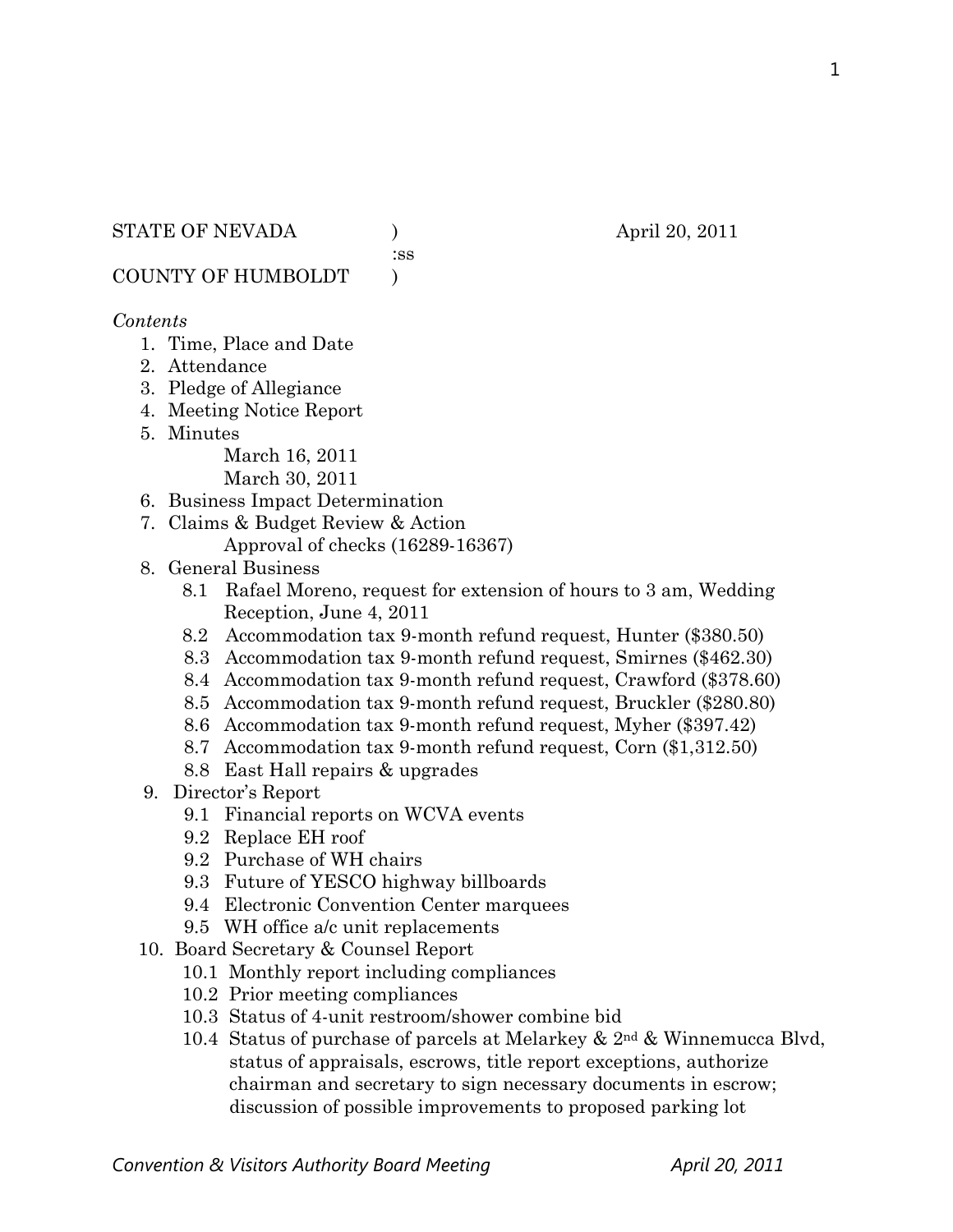- 10.5 Proposal to adopt Resolution to augment the WCVA budget for Fiscal Year 2010-2011 in the amount of \$455,000 and \$125,000 for the purpose of purchase one half block parking lot across the street from the Convention Center
- 10.6 Report on delinquencies and liens
- 10.7 East Hall carpet and painting projects update
- 10.8 Bid specs for temporary campground electrical services
- 11. Board Administrator
	- 11.1 February reports
- 12. Other Reports
- 13. Next Meeting Date
- 14. Adjournment

# **MINUTES APRIL 20, 2011**

- **1. Time, Place and Date.** The Winnemucca Convention and Visitors Authority met in regular session in full conformity with the law at the Winnemucca Convention Center, West Hall, Winnemucca, Nevada at 4:00 pm on Wednesday, April 20, 2011 with Chairman Terry Boyle presiding.
- *2.* **Attendance.** *Convention and Visitors Authority Board Officials Present:*

| Terry Boyle          | Chairman and Hotel Representative         |  |
|----------------------|-------------------------------------------|--|
| Rodd William Stowell | Vice Chairman and Business Representative |  |
| Don Stoker           | Treasurer and Motel Representative        |  |
| Joyce Sheen          | City Representative                       |  |
| Bill Macdonald       | Secretary and Counsel                     |  |
| Kendall Swensen      | Board Administrator                       |  |

*Convention and Visitors Authority Board Officials Absent:*  Dan Cassinelli County Representative

*Staff Members Present:*  Kim Petersen Director Shelly Noble Administrative Clerk

*Others Present:*  David Selesnick Hi-Desert RV Park

# **3. Pledge of Allegiance.**

# **4. Meeting Notice Report.**

Vice Chairman Stowell reported that notice, including meeting agenda, was posted by Shelly Noble by 9:00 am Friday, April 15, 2011 at Humboldt County Library, Court House, Post Office, City Hall and Convention Center West Hall. No persons have requested mailed notice during the past six months.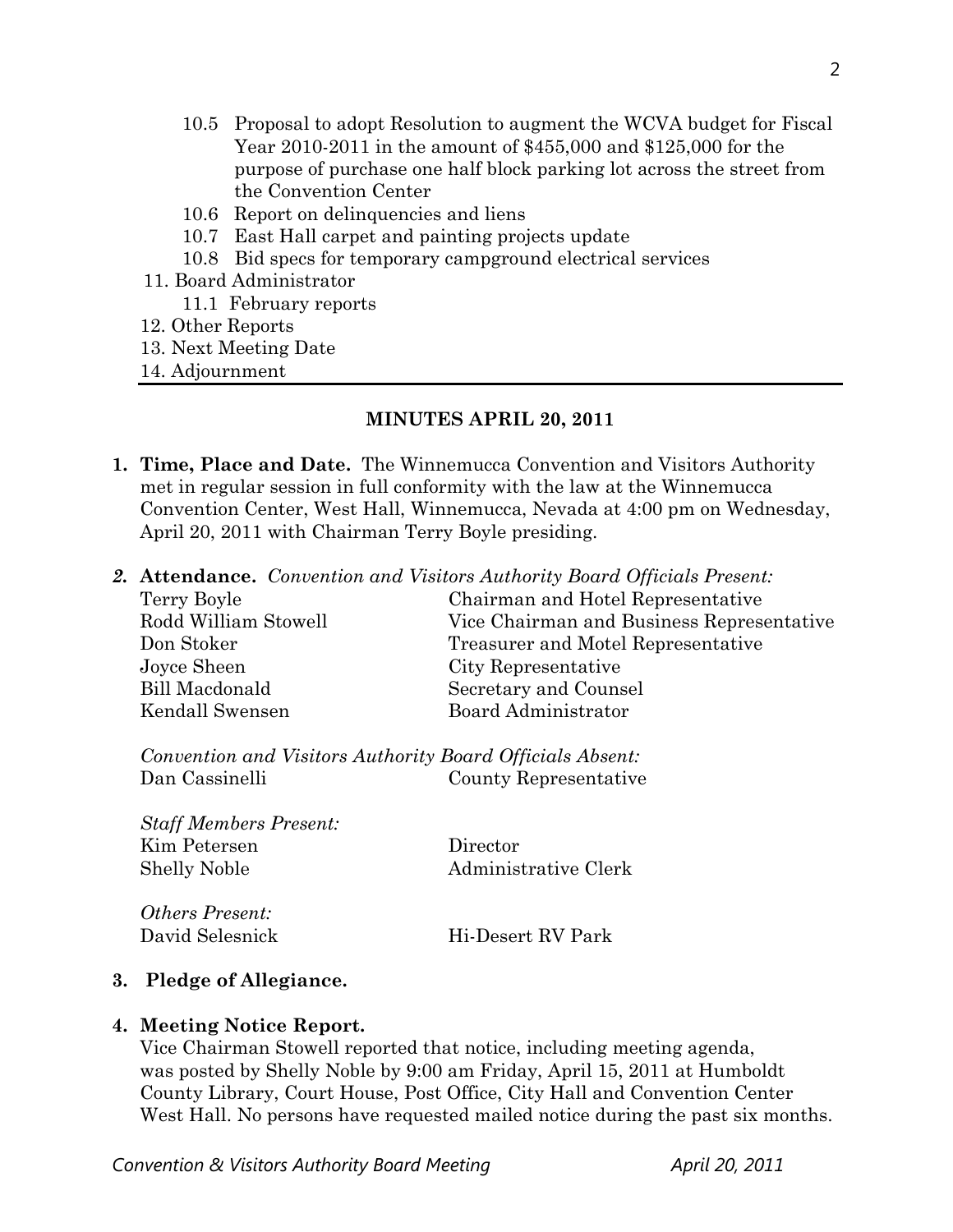### **5. Minutes.**

Prior meeting minutes of March 16 and March 30, 2011 were reviewed. *Don Stoker made a motion to accept the minutes of the March 16, 2011 meeting. Motion carried, 4-0.* 

Since Dan was unable to attend today's meeting, we do not have a quorum present to approve the minutes from the March 30, 2011 Special Meeting. This item will be included on the May agenda.

- **6. Business Impact Determination.** After review of the April 20, 2011 agenda, *Joyce Sheen made a motion that no proposed agenda item is likely to impose a direct and significant economic burden on a business or directly restrict formation, operation, or expansion of a business. The motion carried, 4-0.*
- **7. Claims.** The following claims were submitted for payment and approved on April 20, 2011:

| BANK ACCOUNT      | <b>CHECK NUMBERS</b> | <b>AMOUNT</b> |
|-------------------|----------------------|---------------|
| Nevada State Bank | 16289-16367          | \$167,593.69  |

*Joyce Sheen made a motion to approve all claims as submitted. The motion carried, 4-0.* 

# **8. General Business.**

 **8.1 Rafael Moreno, request for extension of hours to 3 am**  Mr. Moreno did not appear before this board. No action taken.

**8.2 Accommodation tax 9-month refund request, Hunter (\$380.50)** 

- **8.3 Accommodation tax 9-month refund request, Smirnes (\$462.30)**
- **8.4 Accommodation tax 9-month refund request, Crawford (\$378.60)**
- **8.5 Accommodation tax 9-month refund request, Bruckler (\$280.80)**
- **8.6 Accommodation tax 9-month refund request, Myher (\$397.42)**
- **8.7 Accommodation tax 9-month refund request, Corn (\$1,312.50)**

*Terry Boyle made a motion to approve the 9-month accommodation tax refunds for Todd Hunter (\$280.50), Andrew Smirnes (\$462.30), Kevin Crawford (\$378.60), Michael Bruckler (\$280.80), Martha Myher (\$397.42) and Robert Corn (\$1,312.50). Motion carried, 4-0.*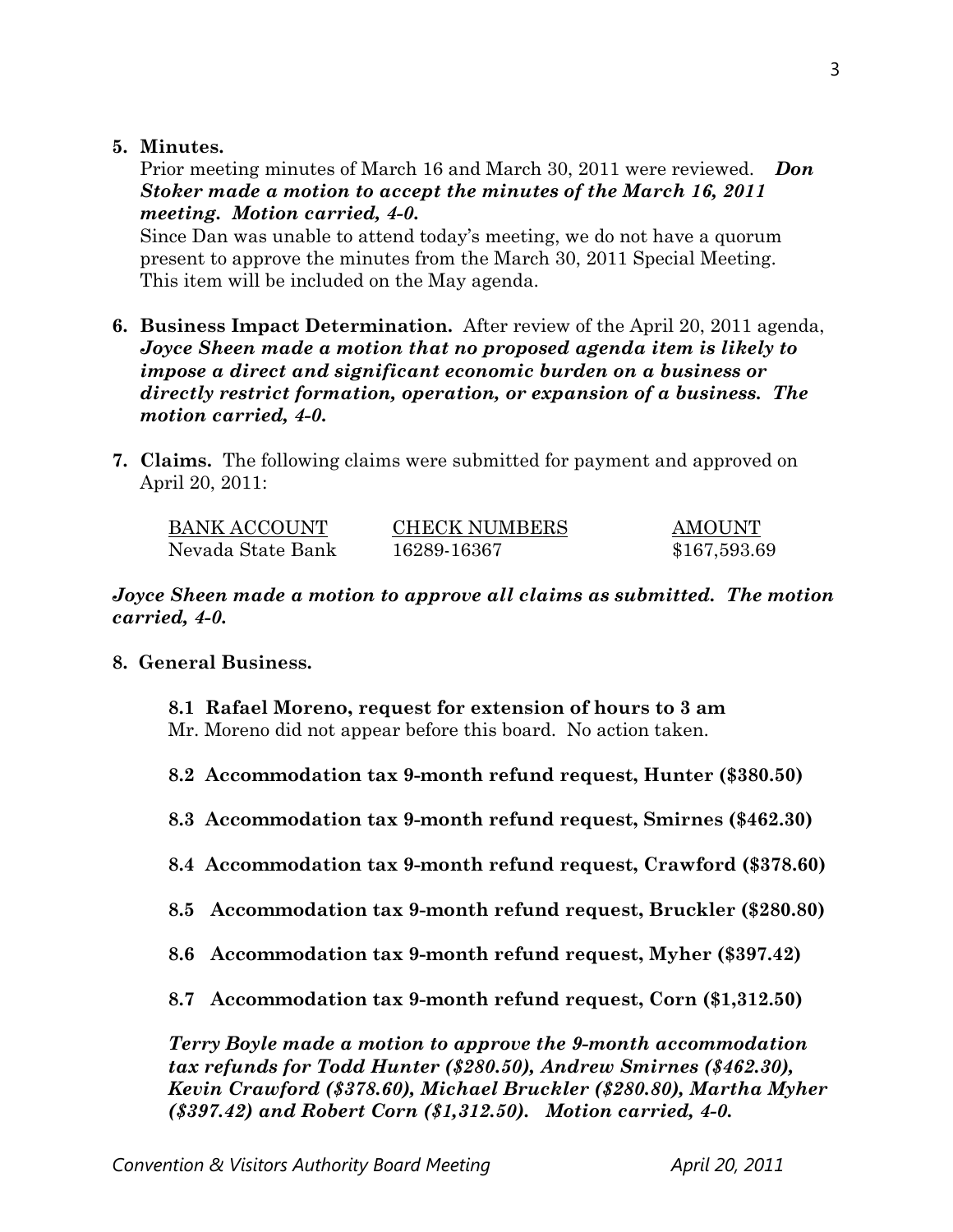### **8.10 East Hall repairs & upgrades**

Kim distributed a list of Convention Center repairs and the estimated cost that this board has approved at earlier meetings as well as projects he feels need to be considered.

### **9. Director's Report.**

#### **9.1 Financial reports on WCVA events**

These are included in the board packets.

#### **9.2 Replace EH roof**

The roof on the East Hall is in need of replacement. It is leaking in places and needs to be replaced before it causes damage to all the interior work that is being done. Kim has one bid and needs to get another one due to the estimated amount of the bid. *Joyce Sheen made a motion authorizing Kim to proceed with procuring bids for replacement of the East Hall roof. Motion carried, 4-0.*

#### **9.3 Purchase of WH chairs**

As discussed in previous meetings, this board authorized the purchase of chairs in December. After the chairs were ordered we were notified by the chair company that their supplier had changed and the quality was not up to their standards. They are seeking another supplier but refunded our deposit until a supplier was located. The cost will increase once a new supplier is found because previously the chairs were manufactured in China and they will now, most likely, be manufactured in the United States. Kim will continue to work with this chair company as well as attempt to locate another chair company to get more than one bid.

#### **9.4 Future of YESCO highway billboards**

All of our YESCO billboard contracts (Nampa, Idaho, McDermitt and Wendover) expire at the end of this month. Kim brought an example of the type of billboard design he would like to see if we re-new any of these locations. This billboard design would show two upcoming events and would be rotated 2-3 times each year, similar to the billboard we have near Lovelock. After some discussion, the board agreed that they would not renew the billboard near Nampa, Idaho. But board members felt that the ones near McDermitt and Wendover were still valuable in promoting Winnemucca. However, they would like to see text on them that gives information to travelers about the amenities available in Winnemucca. Kim will get a sample put together and bring to the May meeting.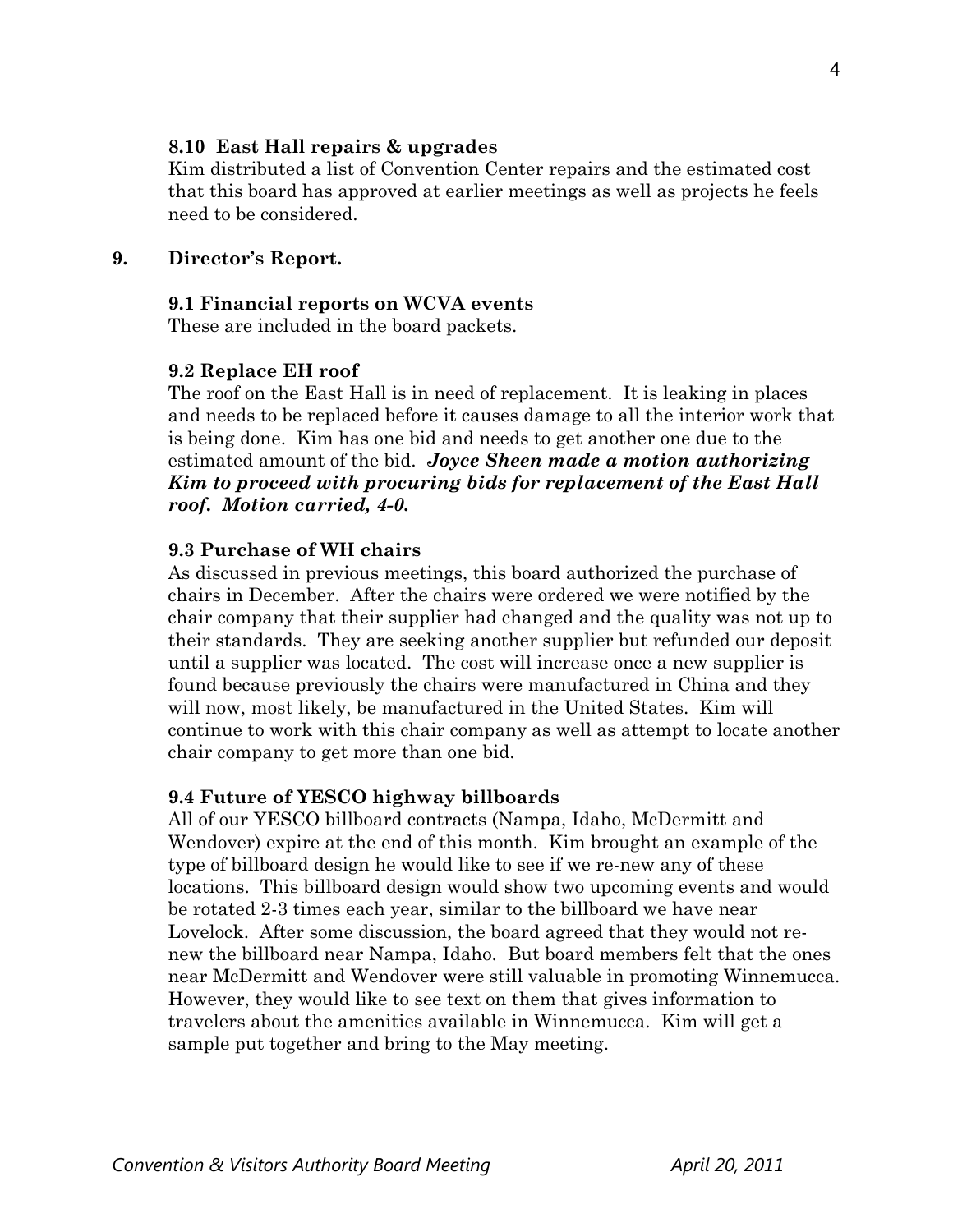### **9.5 Electronic Convention Center marquees**

YESCO has provided Kim with a drawing and quote for electronic marquees (one at each end of the East Hall and one near the West Hall) as well as replacement of the EH metal façade with a new awning. We will need another bid for this project.

### **9.6 WH office a/c unit replacements**

Kim has received a bid from A-1 Commercial Service for replacement of the a/c units in the West Hall. These will be more efficient and allow for better heating and cooling in the offices throughout the year. Don asked about other options that may be less expensive. Kim will investigate other options.

*Joyce Sheen made a motion authorizing Kim to proceed with gathering bids for the purchase of WH chairs, electronic Convention Center marquees and the WH a/c unit replacements. Motion carried, 4-0.* 

**10. Secretary and Counsel, Monthly report.** 

**10.1 Monthly report including compliances**  No report.

 **10.2 Prior meeting compliances**  No report.

 **10.3 Status of 4-unit restroom/shower combine bid**  No report.

**10.4 Status of purchase of parcels at Melarkey & 2nd & Winnemucca Blvd, status of appraisals, escrows, title report exceptions, authorize chairman and secretary to sign necessary documents in escrow; discussion of possible improvements to proposed parking lot** The appraisals on these lots should be ready by next week. At that time, if approval is given by this board, we can proceed with this purchase. *Don Stoker made a motion authorizing Chairman Boyle and Secretary Macdonald to sign escrow documents on behalf of the Winnemucca Convention & Visitors Authority for the Melarkey & 2nd & Winnemucca Blvd lots if the appraisals are equal to or higher than the agreed upon purchase price. If the appraisals are below the agreed upon purchase price, a special meeting of the WCVA will be called. Motion carried, 4-0.*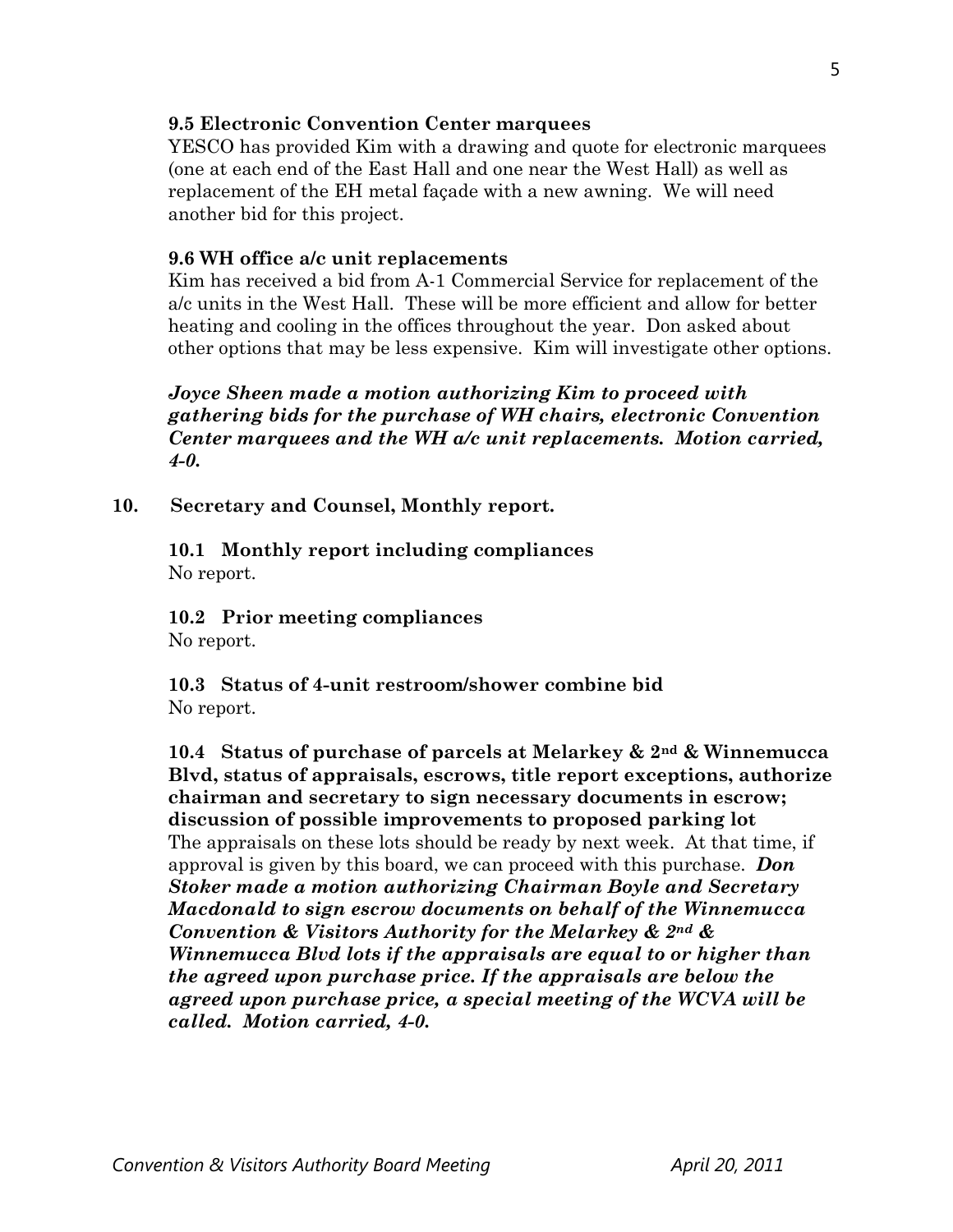**10.5 Proposal to adopt Resolution to augment the WCVA budget for Fiscal Year 2010-2011 in the amounts of \$455,000 and \$125,000 for the purpose of purchase of one half block parking lot across the street from the Convention Center.** 

When this year's budget was prepared and approved, we did not anticipate the opportunity to purchase the lots across the street from the Convention Center. Since then, we have moved forward with this purchase and are now in a position that a budget augment is necessary. Bill read the resolution into the record approving the acquisition of the lots on Melarkey Street across from the Convention Centers. *Don Stoker made a motion approving the resolution for a budget augment to the 2010-2011 WCVA Budget as presented. Motion carried, 4-0.* 

#### **10.6 Report on delinquencies and liens**  No report.

**10.7 East Hall carpet and painting projects update**  No report.

**10.8 Bid specs for temporary campground electrical services**  No report.

# **11. Board Administrator.**

# **11.1 March Financial Reports**

Room tax collections continue to be strong this year.

# **12. Other Business.**

# **12.1 Nevada Muleys**

During the annual Nevada Muleys banquet last weekend there was an issue with the air conditioning. They complained to Tony, who was working that evening. Tony tried to re-program the computer but was unsuccessful so he called Alan. Alan was able to get some of the units operational. No other complaints were made to Tony that night but on Monday Brenda received more complaints about the a/c. It was discovered that half of the unit was blown, something we could not have known without Alan's assistance. Kim will write a letter to this organization apologizing for this. The group also left the West Hall in quite a mess. Most likely, we will not take any deduction from their deposit for the condition of the facility since the a/c was not operating correctly.

# **12.2 May meeting date**

We are required to have a budget hearing for the FY 2012 WCVA Budget on the third Thursday in May. Since this is one day after our regular meeting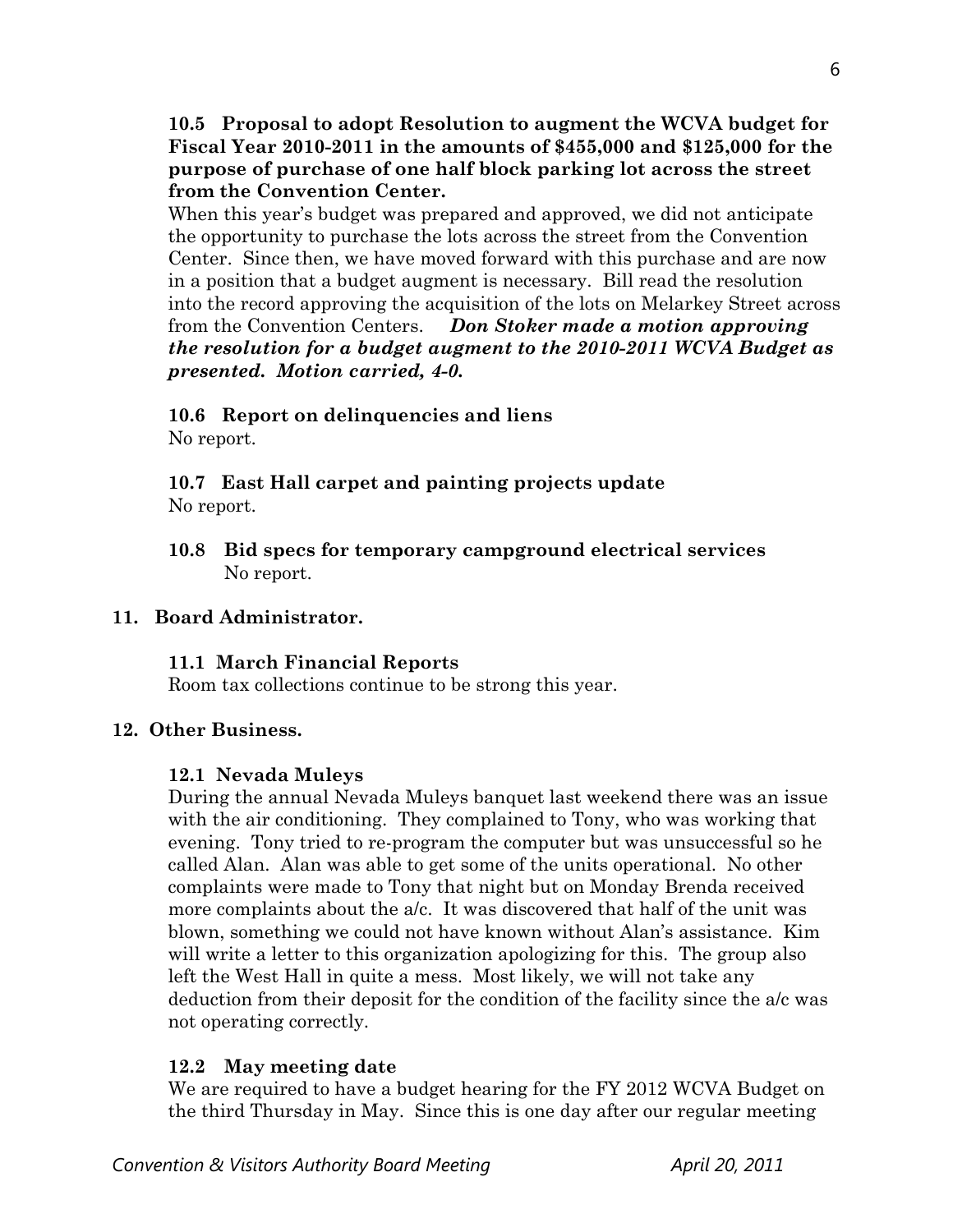day this board may want to change their May meeting date to Thursday, May 19, 2011. Board members agreed to change the meeting date to May 19, 2011 for next month.

## **13. Regular Business. Next Meeting. The Board confirmed the next regular meeting date of Thursday, May 19, 2011, 4:00 pm.**

# **15. Adjourn.** *Don Stoker made a motion to adjourn this meeting. Motion carried, 4-0.*

The meeting was adjourned at 5:20 pm to the next regular meeting, or to the earlier call of the Chairman or to the call of any three (3) members of the Board on three (3) working days notice.

Respectfully submitted,

Shelly Noble

APPROVED ON \_\_\_\_\_\_\_\_\_\_\_\_\_\_\_\_\_\_\_\_\_\_\_\_\_\_\_\_, 2011

As written\_\_\_\_\_\_\_\_\_\_\_\_\_\_\_

As corrected  $\rule{1em}{0.15mm}$ Winnemucca Convention & Visitors Authority Board